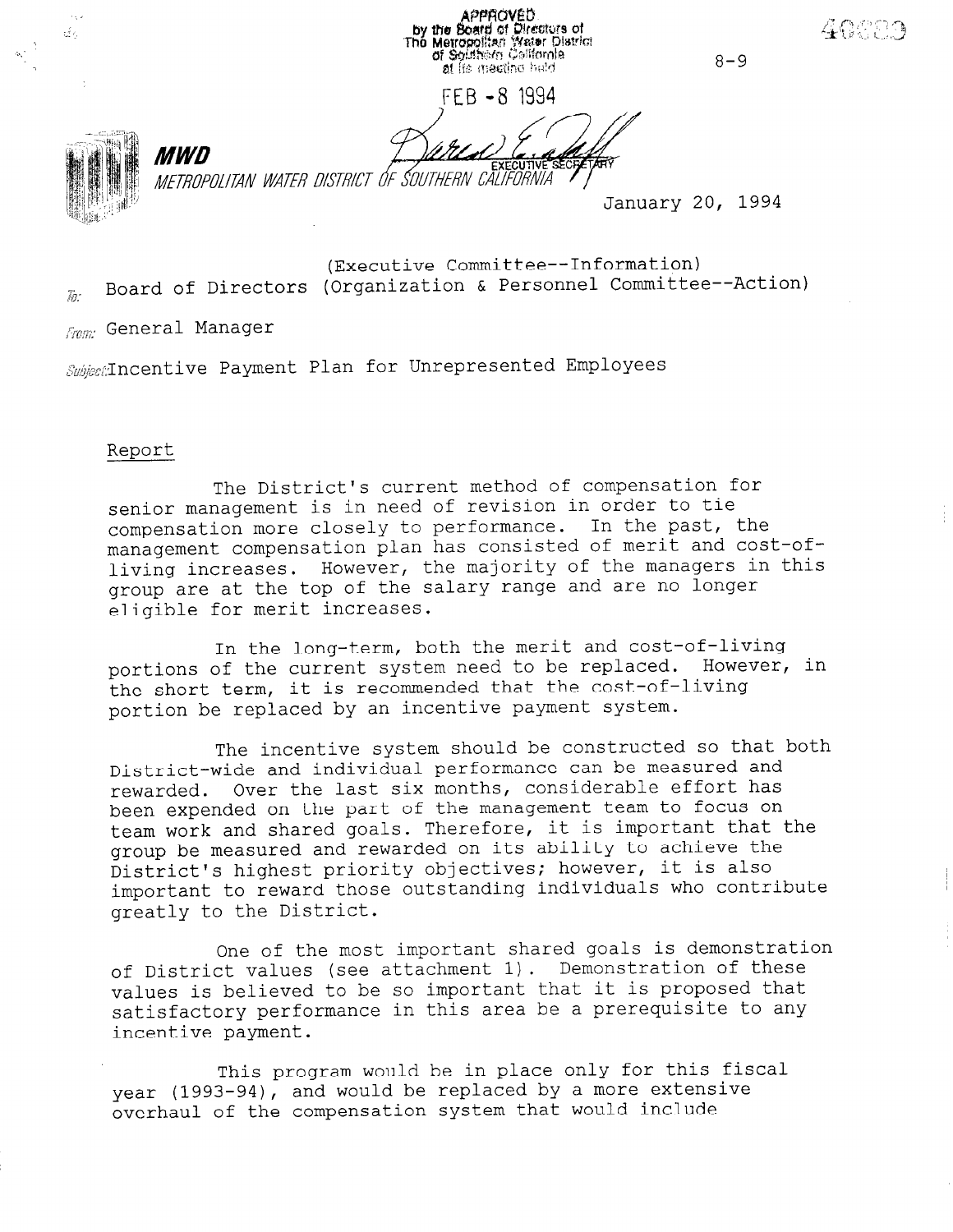$\ddot{\phantom{1}}$ 

 $\tilde{S}_{\rm{max}}$ 

development of a revised rating form, use of a bi-annual salary survey to adjust salary ranges, and review and revision of salary grades. Both merit increases and one-time incentive payments would be included in the new program. It is hoped that this program would be in place for senior management in 1994-95.

#### Pay-for-performance proposal

The major features of the interim program are as follows:

- 1. One-time incentive payment for fiscal year 1993-94
- 2. Eligible staff (38 people) All Division managers, Sr. Assistant, Assistant and Associate Division Managers Executive Secretary, executive staff assistants and legislative representative Assistant Auditor and Assistant General Counsel Assistant General Managers
- 3. An incentive pool of \$168,750 (equivalent in value to 3.4% of the base salaries of the group above) would be established to fund the program.
- 4. 50% of the fund would be disbursed based on performance against District objectives and 50% on performance against individual goals (see attachment 2).
- 5. The District goals have been presented to the Board by the General Manager and performance against those goals would be evaluated by the Board. Individual goals would be developed by the employee and the employee's manager. The immediate manager would evaluate performance against these goals and that evaluation would be reviewed for consistency by the General Manager. The Auditor and General Counsel would review the performance of their assistants and consult with the General Manager to ensure consistency of evaluation.
- 6. Satisfactory performance against MWD values serves as a prerequisite to participation in the program.
- 7. Individuals whose performance was "below expectations" or "unsatisfactory" would not receive an incentive payment. If the Board rated the management team as payment. It the board rated the management team as of the incentive fund allocated to meeting the incrementations of the incrementation  $\mathbf{p}$ of the incentive fund allocated to meeting District<br>objectives would not be distributed.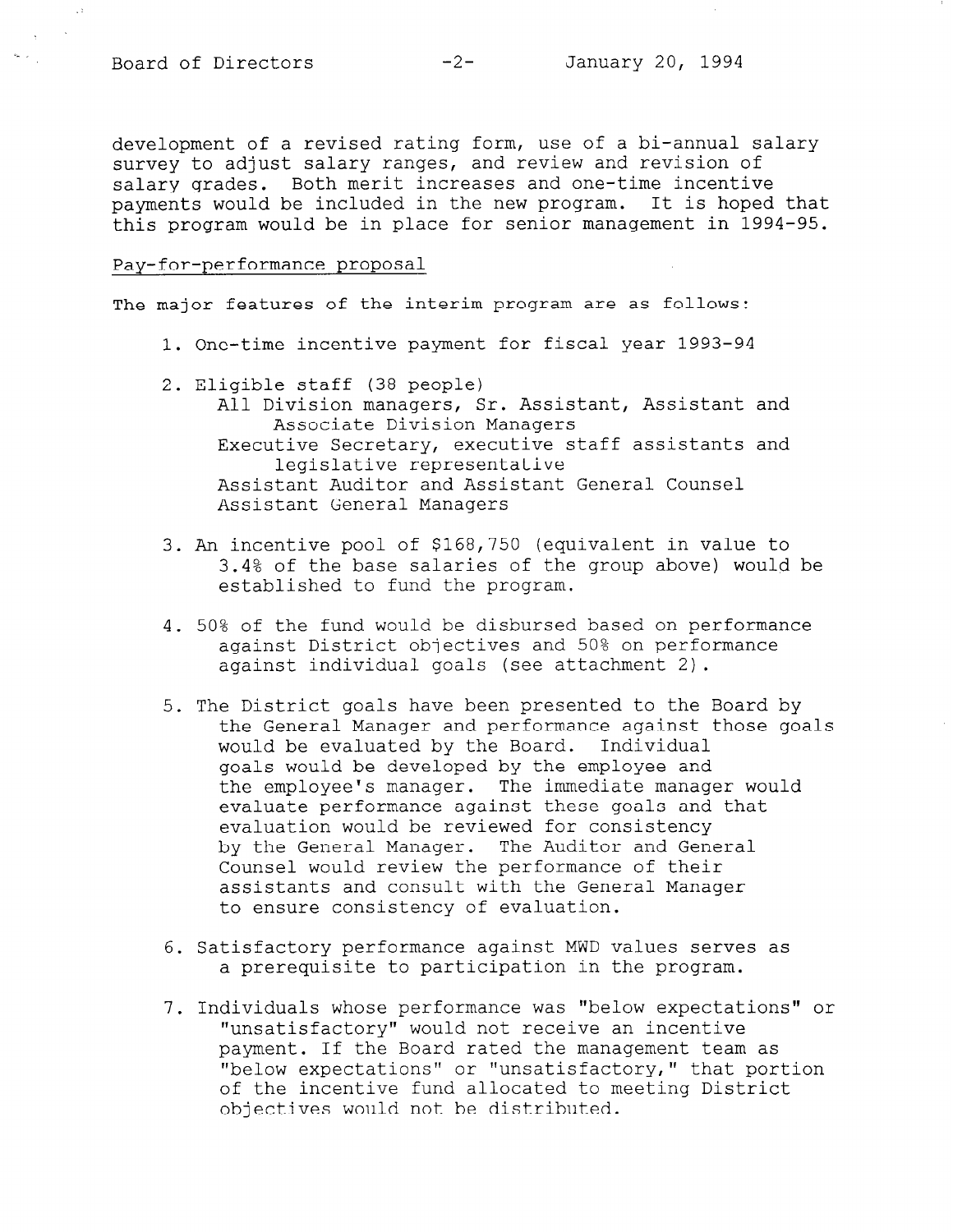The program objectives are to have a system that rewards both team and individual performance and that ensures equity across the group. This interim program does not address issues of salary compaction caused by continuing escalation in base salaries of classifications lower than the group. The effects of this program, if it were done on a continuing basis, are detailed in Attachment 3.

#### Board Committee Assignment

This letter is referred for information to:

The Executive Committee because of its authority related to policies and procedures to be considered by the Board, pursuant to Administrative Code Section 2417(e).

This letter is referred for action to:

The Organization and Personnel committee for action because of its authority to study, advise and make recommendations with regard to relations between the District and its employees, including all matters affecting wages, hours, pension plans, and other employee benefits, and other terms and conditions of employment, pursuant to Administrative Code Section 2471(c).

#### Recommendation

#### ORGANIZATION AND PERSONNEL COMMITTEE FOR ACTION.

It is recommended that the Incentive Payment Plan for Unrepresented Employees as described in this letter be approved and that up to \$168,750 be authorized to be used as incentive payments for fiscal year 1993/94.

on T) UL allean

JEM:sm Attachments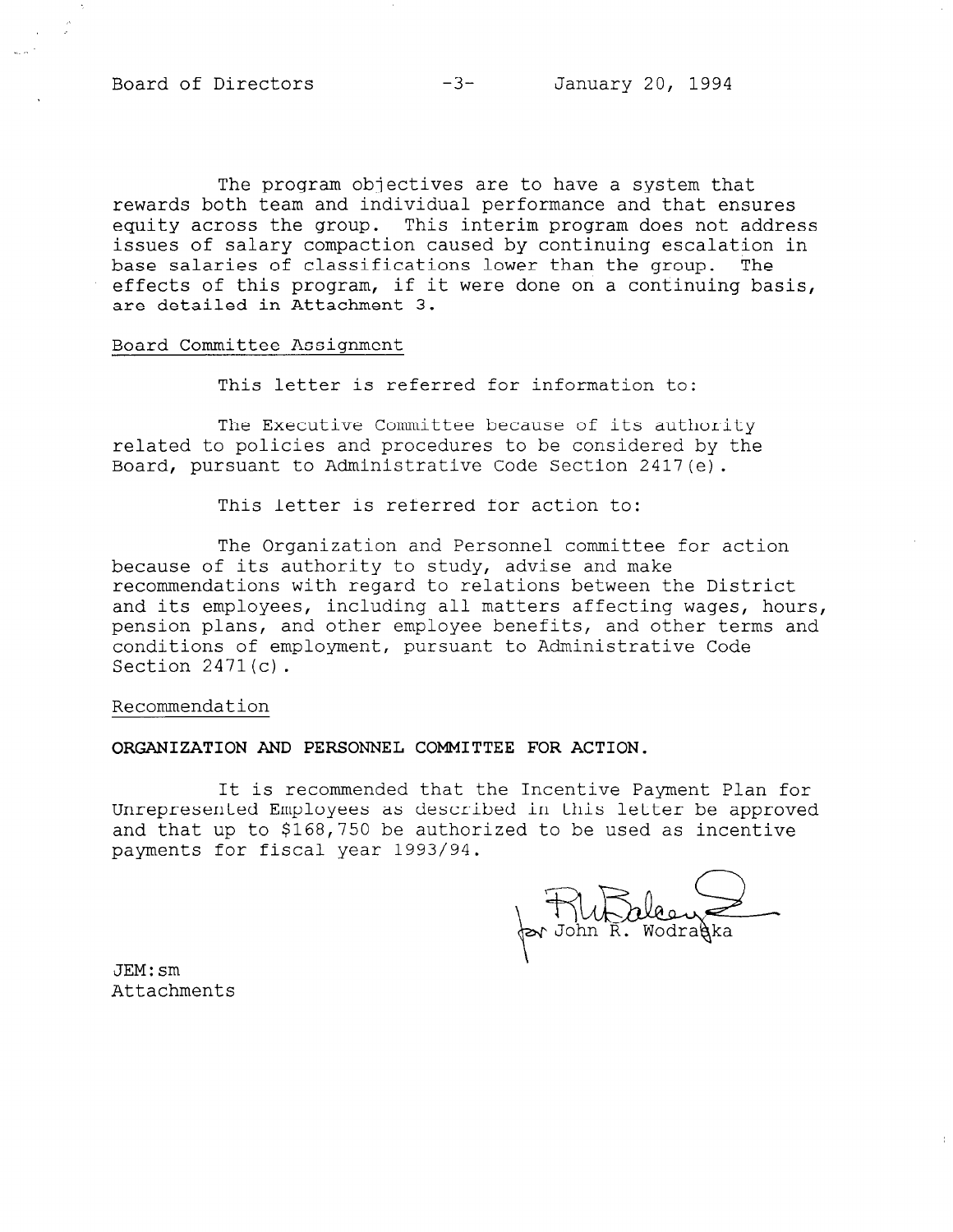# VALUES

# In our pursuit of "Excellence" as responsible stewards we are committed to the following values:

### **INTEGRITY**

We will conduct ourselves in an:

- Honest
- Forthright
- Fair
- Considerate
- and Trustworthy

manner so as to demonstrate professionalism and ethical business practices.

### OPEN COMMUNICATION

We will communicate in an open, timely, candid and shared manner, recognizing the value of diverse points of view. We will strive for continual improvement of all communication processes to inform, empower, build trust, create shared expectations and enable personal growth.

### **STEWARDSHIP**

We will be responsible for our actions and are accountable to the public and each other for providing service and value by demonstrating stewardship of:

- The public's health and safety
- The public's funds
- Our natural environment
- Our workforce resources
- Our region's water sources

### **DIVERSITY**

We value the differences that are derived from diverse backgrounds, experience, and cultures of the communities we serve, and we commit to actively seek and integrate that diversity into all levels of our workforce to ensure that our activities are based on creative viewpoints and are responsive and acceptable to the people.

### **TEAMWORK**

We value team work as a core philosophy in all of our activities. Teamwork requires:

- Mutual respect and trust
- Participation of all individuals
- Sharing knowledge and information
- Support for one another

We will be successful as a Team when we are successful as individuals and we will be successful as individuals when we Succeed as a Team.

### LEADERSHIP

We value leaders and leadership skills. All employees can be role models to inspire and motivate others. We will fosrer an environment rhat encourages and develops leaders and leadership skills. We do this by:

- Being positive role models
- "Walking the talk"
- Encouraging an environment of openness
- Encouraging and rewarding leadership
- Supporting innovation/removing barriers
- . Fostering teamwork
- Setting clear goals, objectives and expectations
- Encouraging open, honest and timely feedback

Leadership is an integral part of the role of every employee.

# Me will continue to pursue excellence by self-assessment and continuous improvement.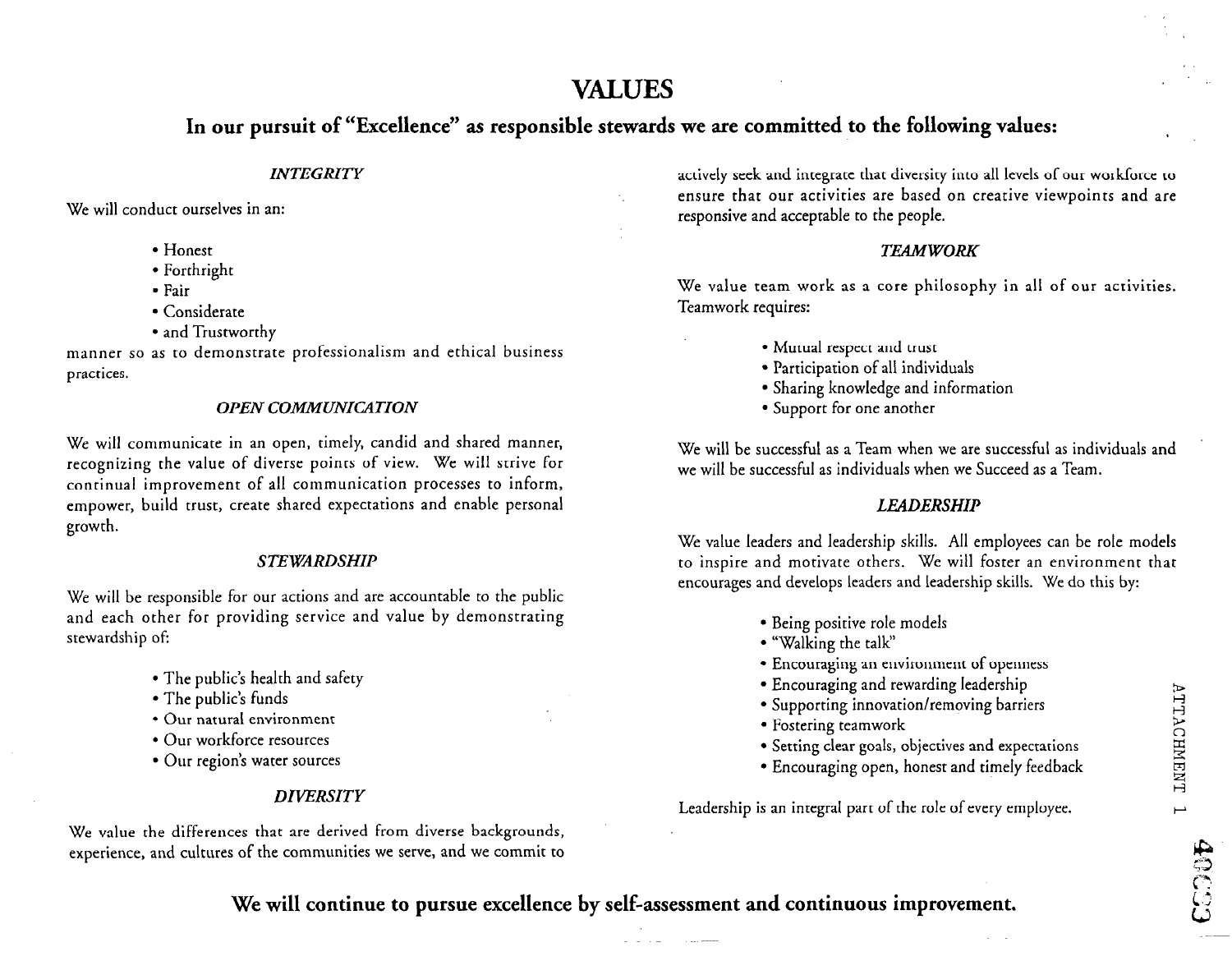ATTACHMENT 2

# FUND DISBURSEMENT

# FUND IS BASED ON 3.4% OF TOTAL SALARIES AND WOULD RANGE FROM \$0 TO \$168,750

# DISTRICT-WIDE PORTION OF THE FUND

BOARD WOULD DETERMINE SIZE OF DISTRICT-WIDE PORTION OF FUND BASED ON PERFORMANCE AGAINST DISTRICT GOALS

| <b>RATING</b>               | <b>PERCENT</b> | <b>DOLLARS</b> |
|-----------------------------|----------------|----------------|
| <b>OUTSTANDING</b>          | 125%           | \$93,750       |
| <b>EXCEEDS EXPECTATIONS</b> | $100\%$        | \$75,000       |
| <b>MEETS EXPECTATIONS</b>   | 75%            | \$56,250       |
| <b>BELOW EXPECTATIONS</b>   | $0\%$          |                |

DISBURSED EQUALLY TO INDIVIDUALS AS A FIXED DOLLAR AMOUNT (RANGING FROM \$0 TO \$2,500)

# INDIVIDUAL PERFORMANCE PORTION OF THE FUND

FUNDS DISBURSED TO INDIVIDUALS AS A PERCENT OF SALARY, BASED ON INDIVIDUAL PERFORMANCE

| <b>RATING</b>             | APPROXIMATE % 1/ |
|---------------------------|------------------|
| <b>OUTSTANDING</b>        | 2.5%             |
| EXCEEDS EXPECTATIONS      | 1.8              |
| <b>MEETS EXPECTATIONS</b> | 1 O              |
| <b>BELOW EXPECTATIONS</b> | $\mathbf{I}$     |

11 Percent payments in the individual portion would be adjusted to insure that fund was not exceeded